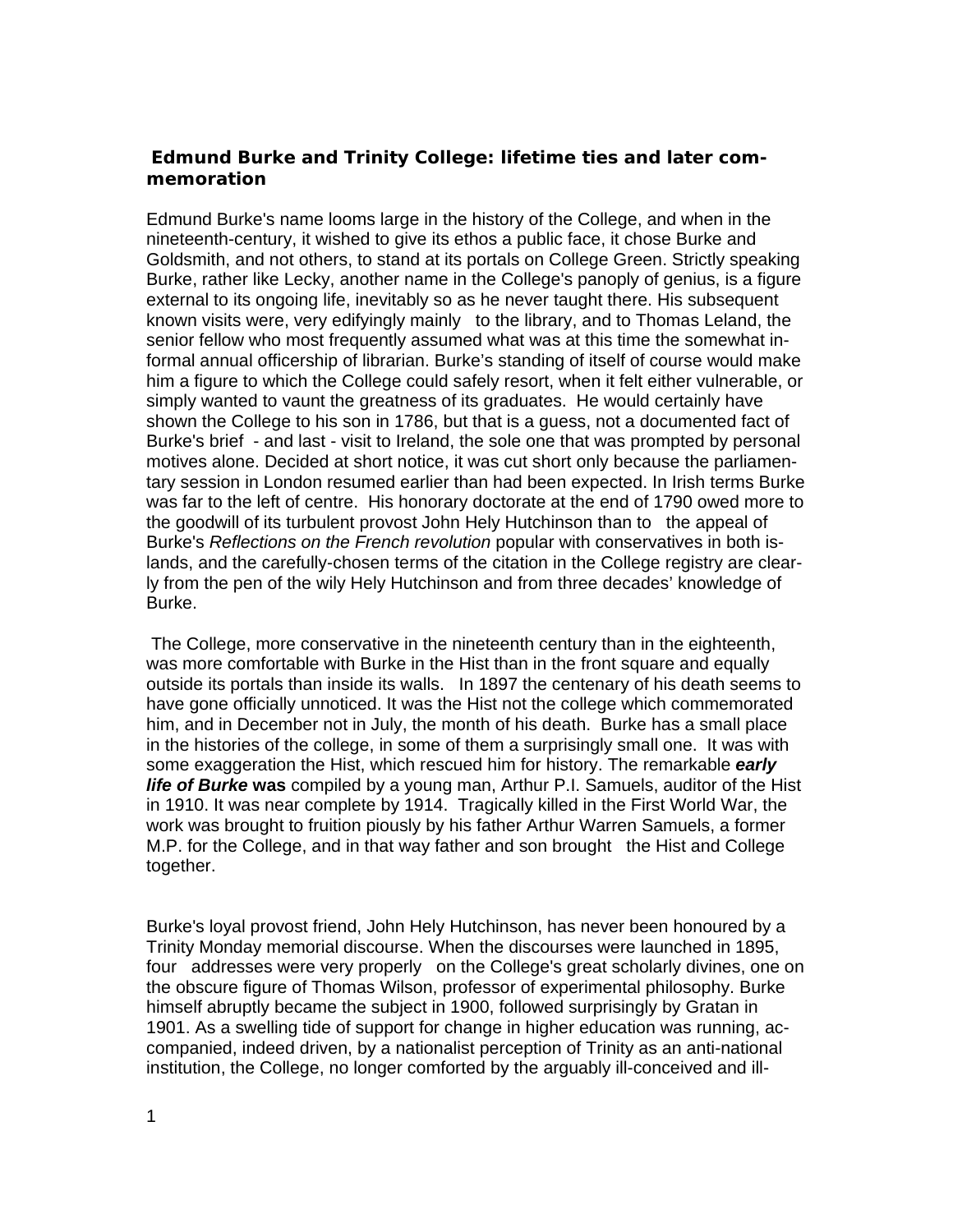phrased euphoria of its tercentenary celebrations of 1892 fell back in 1900 and 1901 on two politicians with an acceptable face, and on Burke first rather than Grattan.

 Becoming more confident that in the complexity of the issues its safety lay and hence finding itself able to live with the early challenges to its character and identity (a situation to which in a different context we are now well-accustomed), the college for its discourses after 1900-01 duly turned back to figures, in their day variously eminent or retiring, from outside politics. It finally plumbed the depths of institutional introspection and repetition in 1938-1944 when De Valera's constitution of 1937 and the neutrality of the war years, seemed to leave the college either as an isolated anachronism or the last crumbling remnant of a rejected Anglo-Ireland. For the years between 1902 and 1950, after which the vigorous brooms of those who with McConnell wrought a new Trinity began to sweep, the only departure from a closed world of discourse was the provostship of Edward Gwynn, 1927-1937, whose efforts to change the ethos of the college and create a rapprochement with the new Ireland merit more recognition than they have received. Burke's birth was commemorated by the college itself in 1928. In the spirit of Gwynn's diffident but committed regime, Burke was the subject of the memorial discourse in 1929, given by Stockley, professor of English; Thomas Davis proved the theme in 1930, Thomas Moore, a catholic student with United Irishman sympathies in 1934, and Henry Flood in 1935. The world that Gwynn had hoped for timidly was finally launched in 1952, and the Trinity Monday discourse in 1951 presciently heralded its onset, given on College's only United Irishman fellow, Whitely Stokes, deprived in the famous visitation in 1798 by Lord Clare of access to senior fellowship. Another United Irishman, Thomas Addis Emmet , was the subject in 1964, and Douglas Hyde in 1976. The College had in little more than two decades crossed several rubicons.

Edmund Burke, like his great friend and admirer, Adam Smith, has suffered the stigma of being paraded as the father of conservatism. Like Smith he is in the good sense of the word subversive, and an unsparing critic of entrenched position and vested interest. The Reflections *on the French revolution* shocked many of his admirers who saw it as out of character with his thought. Burke's contacts in poststudent days were with figures who were innovative, or at some stage of life, were so. Three of them stand out. The first was John Monck Mason; a student contemporary of Burke's with whom he renewed acquaintance in the early 1760s when Mason was a Member of Parliament. The second was Thomas Leland, elected to fellowship in 1746, in other words during Burke's student days, and who was in the 1760s Burke's closest contact in the College and party to a grand design for the history of Ireland, whose purpose was political as much as scholarly. The third was Hely Hutchinson whom Burke first knew in Hely

Hutchinson's early political career at the outset of the 1760s. In his brief visit in 1786 the provost was one of the first figures that Burke hoped to meet; as it happened, Hely Hutchinson was out of town, the shortened visit made a meeting impracticable and the regrets remain enshrined in prose expressing real feeling and not just conventional loss.

Burke's youth is usually described as obscure in detail. Yet the fact is that we know much of him as an undergraduate, and of the six who joined him in 1747 in founding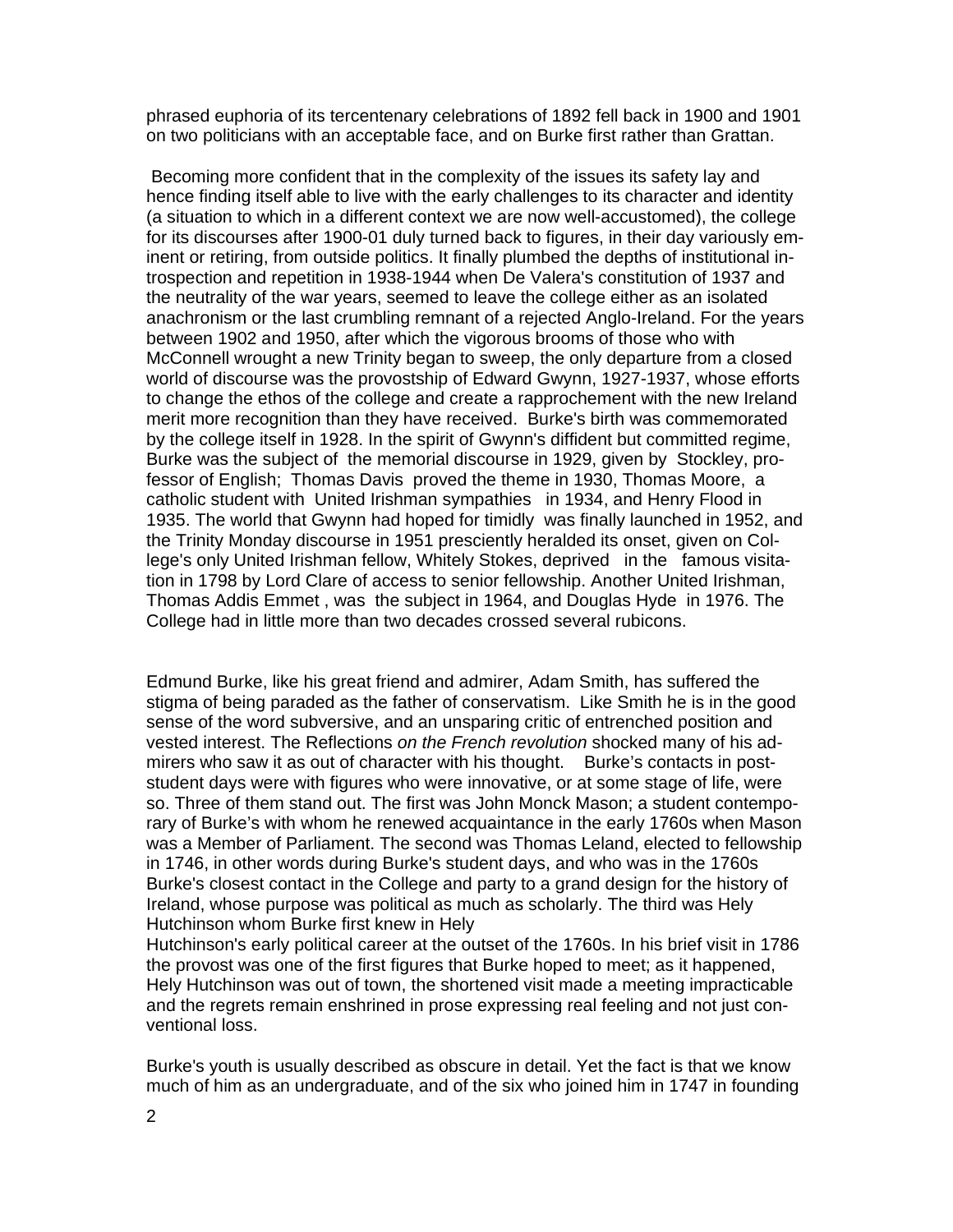the Club, the parent of the future Hist. However, interesting though they are, Burke and his fellow-members stand in total isolation from the student body at large. In a curious way, either the Club provided a training for several students who lacked the charmed backing or social assurance of broad acres, or more probably, as I suspect, the student body itself in its intimate as opposed to rumbustious moments, was chronically cliquish and there were simultaneously several of these societies. The record of this one survives by combination of chance, the genius of its founding figure, and above all Burke's fascination with politics and parliamentary procedure and dedication to writing things down. Sons of landed gentry were absent from this particular little club; we cannot trace at the time his early friendship with Monck Mason, or his acquaintance with Leland, beyond the fleeting observation in 1746 that Leland in the competition for election to fellowship "answered exceedingly well". In fact, as we know, Leland was unanimously elected.

 The real contrast is between our often rather full knowledge of Burke up to the end of his undergraduate career, and the sheer scarcity of detail for the years from 1748 to 1759, when Burke's career becomes well-documented once more. *The Reformer*, the journal which he launched in January 1748 suspended publication in April of the same year. However, he expected to resume later in the year, as the last issue announced that "the thinness of the town for the ensuring summer, obliges us to discontinue this paper until next winter, during which time, subscriptions will be taken by the printer hereof". Something happened in the interval. As a letter in 1759 refers to eleven years absence from Ballyduff, Co. Cork, the inference is that he left Ireland before late 1748, as if he had remained he would certainly have continued his annual visitations to his mother's home there. It is these years, 1748 to 1759, that are puzzling; most obscure of all are the years from 1748 to 1755.

Journalism and politics, and in Burke's case the two go together, may well have been the attraction. The fact that late 1748, as the Irish parliament met only every second year, would not be a parliamentary season may have been an added incentive to leave. Did he leave in the casual way many other contemporaries did, or did he consciously leave for a London which had more politics and more journalism than Dublin? A hint in a letter in 1757 points to contact with Lord Egmont, a peer with north co. Cork lands, and he was writing pamphlets. Obscurity in these years is a reminder of the sheer difficulty of advancement for someone not conventionally a member of a social and political establishment, who for some reason abandoned the orthodox path of finishing a legal education as a basis for entry to political life. We must remember that times were changing, and that before Burke left, Charles Lucas showed how a career might be based on journalism, a pattern that Wilkes in London later emulated. Forty years previously Swift in London had hoped to pursue a career of ecclesiastical advancement through journalism in the Tory cause. Burke in some senses is the lay, and in material terms, more successful exponent of the same talent and path. His quarrel with his first -known, but almost certainly not his first political employer seems to have revolved in essence about the question of whether Burke's talents would be devoted exclusively to his patron's political interest, or to a concurrent pursuit of his own concerns. He was always to believe in ideas; he read and wrote to a degree which would have been impossible for major party political managers, given the crushing social and business demands on their time; and his advocacy in speeches, letters and writings is attractively but unrealistically the naive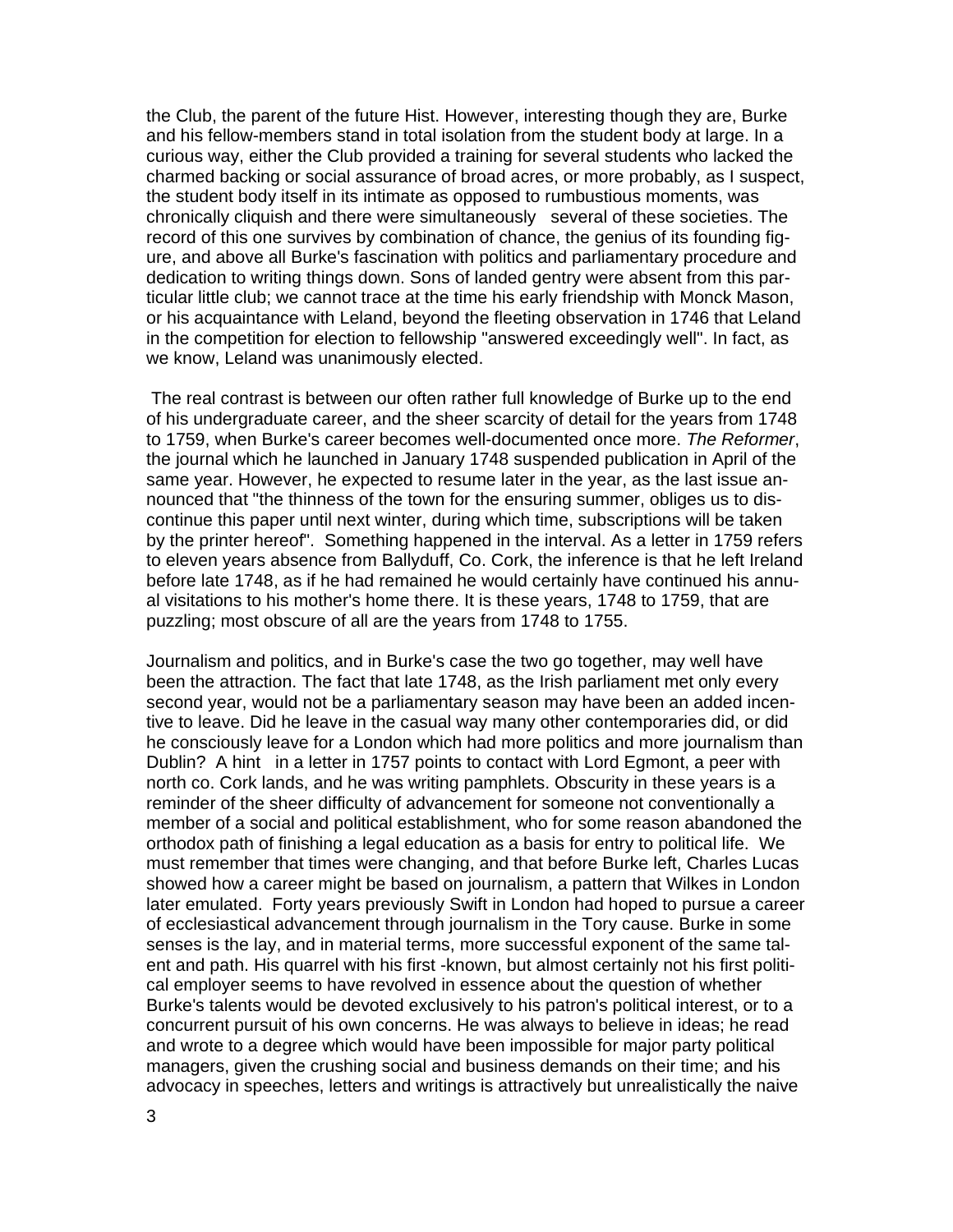one that argument and reason of themselves can change the world. In a peculiar sense, he had, and from a not dissimilar background, some of the make-up of the very revolutionaries whom he later criticised in his *Reflections.* 

His success, already anticipated by the well-got social circle in London that he had acquired by the end of the 1750s, is measured in his position of private secretary to a chief secretary in two Irish parliamentary seasons in the early 1760s, and in the influence wielded in this ostensibly obscure role as secretary to the holder of an office which itself in the 1760s was only beginning to become one of serious parliamentary management. If there were limits to how far he could go, his career - and its Irish dimension was simply the accident of Irish office acquired by a capable and rising politician who had already retained Burke as a secretary - reflects how patronage was moving beyond the hiring of conventional legal abilities to recruitment of talent with the pen.

If his college career unfolded in a Dublin already enlivened by the early turmoils of Lucas's new journalism, it was just as much or even more influenced by the fact that it coincided with the gestation of Jacobite invasion of Scotland, its course in 1745-6 and its aftermath. At its end in April 1746, the invasion was, in Burke's words, "the most material, or rather the only news here".The confident and detached policy of Chesterfield dispatched to Ireland as a lord lieutenant capable of handling a crisis, was vital to the calm public response. On a report of a rising in Connaught, looking at his watch, his response was that " its now 9 o'clock and time for them to rise, so I am inclined to believe your intelligence is true". The O'Flaherty, geographically the most remote chieftain of Gaelic lineage, from the suspect and lawless far side of the Corrib, was received at the vice regal court as a symbolic gesture of order in the remote west; and Chesterfield observed memorably that Miss Ambrose, a young lady with charming eyes, was the only dangerous papist he knew. However, this olympian approach, vindicated by the fact that a rising did not occur, did raise the question as to what policy should be not only for now but for the future The fact that for the first time in a crisis the chapels had not closed by order made the question central. There were those who wanted the laws enforced with vigour and those who like Chesterfield felt that these laws were already antiquated. In a subtle way, the background issue was the future of the Penal Laws. In April 1746, when the invasion had been thrown back and defeated, Burke wrote that " tis indeed melancholy to consider the state of those unhappy gentlemen who engag'd in this affair. who have thrown away their lives and fortunes and destroyed their families in what I believe they thought a just cause". These sentiments were preceded by the words "I am sure I share in the general compassion", which hints at the outlook in Dublin and above all in Trinity. By July, now reading in the summer vacation in the Library, he was writing, "I have read some history. I am endeavouring to get a little into the accounts of this our own poor country".

The student body in Burke's student days was remarkably varied. If it included two sons of the Maude family, who led the hard line Tipperary faction that both the lord lieutenant and Burke's chief-secretary employer had to confront in 1761-2, it also included two sons of Anthony Malone, the parliament's most brilliant lawyer and the first member to question the purpose of the acts. Contemporaries also included two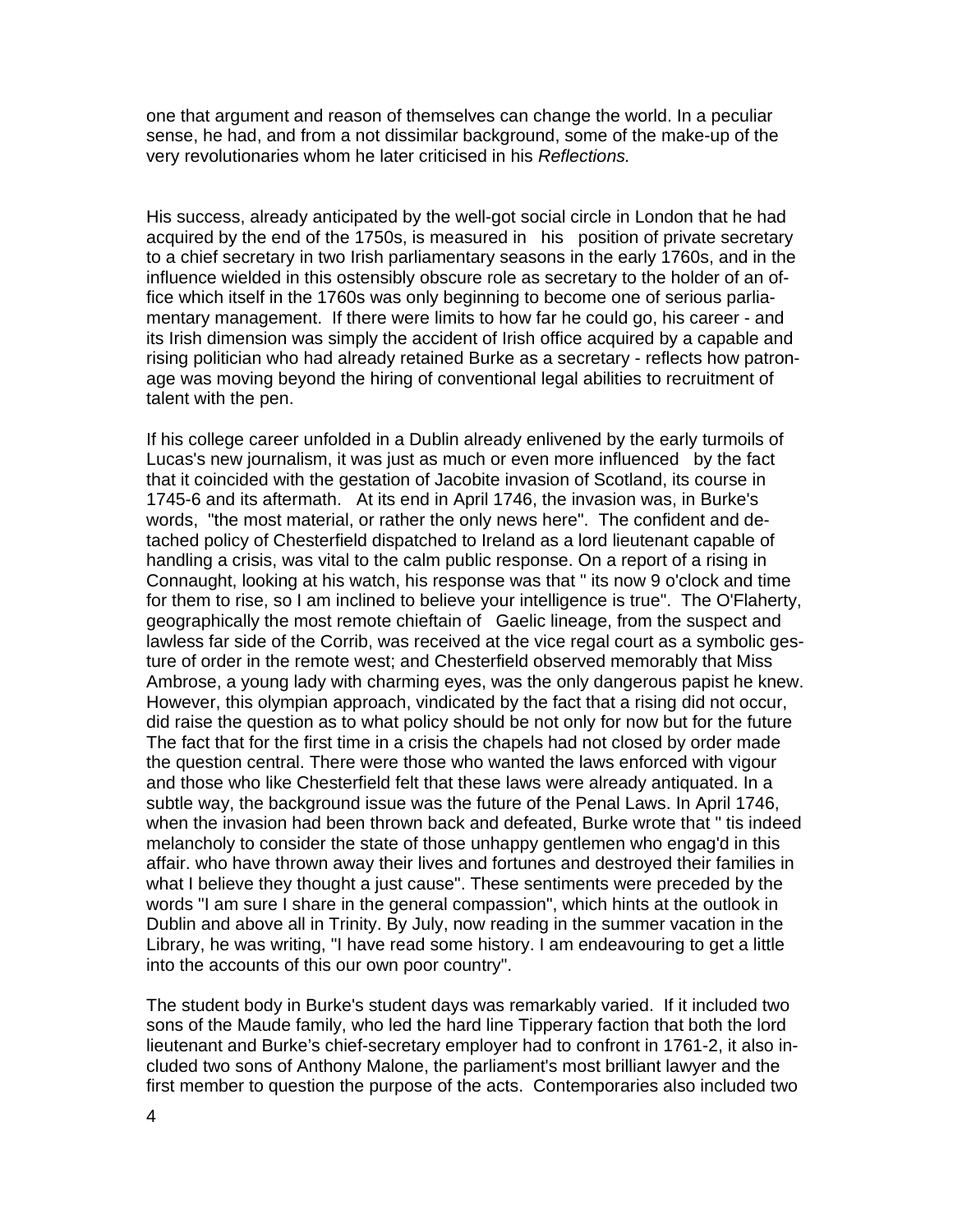men who in their later lives were magistrates of deepest reactionary hue, the clergyman Robert Owen, one of Wexford's first Orangemen, battered or tortured by the Wexford rebels in 1798, and the layman Ambrose Power, murdered by the Whiteboys in Tipperary in 1774. However, Burke's friends Monck Mason and Leland more accurately anticipated the immediate future. Over the 1750s there followed a series of remarkable undergraduates who in later life were to back changes in Irish society. In the 1760s Andrews, the M.P provost described by a political contemporary as "an excellent politician never out of his road" and Leland, already formed part of a circle which embraced Monck Mason, Sir Lucius O'Brien and Hely Hutchinson. It was the more effective, because it worked with government: its members tinged, not altogether unattractively with hues of ambition and openness, are a good mirror to the modernity of the age.

 Burke's small circle of six fellow students in the Club which first met on 21 April 1747 were motivated more by the urge to learn to debate than by the external issues themselves. However, the political compassion of the decade informed the topics they chose; the Club debated the issue of leniency for the rebels twice in May 1747, and Burke lauded the role of Chesterfield in the following month. Two of the members were to take holy orders, a reminder that clergymen should not be seen as they have been simply as a bastion of the establishment. Clergymen, anglican, catholic or presbyterian, were the educated men of the age; married clergymen in their family circle created a milieu with a taste or respect for learning, and it was they and their offspring, female as well as male, rather than the gentry as such who provided the backing for learning. After the 1798 rebellion, it was not simply graduates of the college, but clerical graduates of the College who were the most outspoken supporters of the policy of reconciling rebels by Cornwallis, the Chesterfield of another troubled year in Irish history. They included bishop Joseph Stoke of Killala, a humane and gifted fellow whose portrait handsomely graces the smoking room, James Gordon, a learned and polished clergyman in Wexford, and James Little, the gentle and scholarly rector at Lackan, where the French landed in 1798 whose account of the rebellion, taking long to write because his house had been destroyed by the rebels, never got beyond manuscript.

The College's open atmosphere almost certainly was the basis of Burke's abiding belief that political circumstances were ripe for change, and that only a small handful of figures in political society stood against it. In the 1790s, when the existing momentum for change had become politically sensitive in an age of revolution on both sides of the Atlantic, the college's student body espoused conflicting views in the debate on the great questions of the age, questions which indeed still trouble Irishmen. Students and scholars were identified with the radical public meetings of protest over the recall of the liberal or Whig lord lieutenant Fitzwilliam in 1795, and by 1798 there were four United Irishman societies in the College. On the opposing political side, the Orange Order was introduced to Dublin by undergraduates. In attributing this at a later date to Armagh undergraduates - who were not numerous - re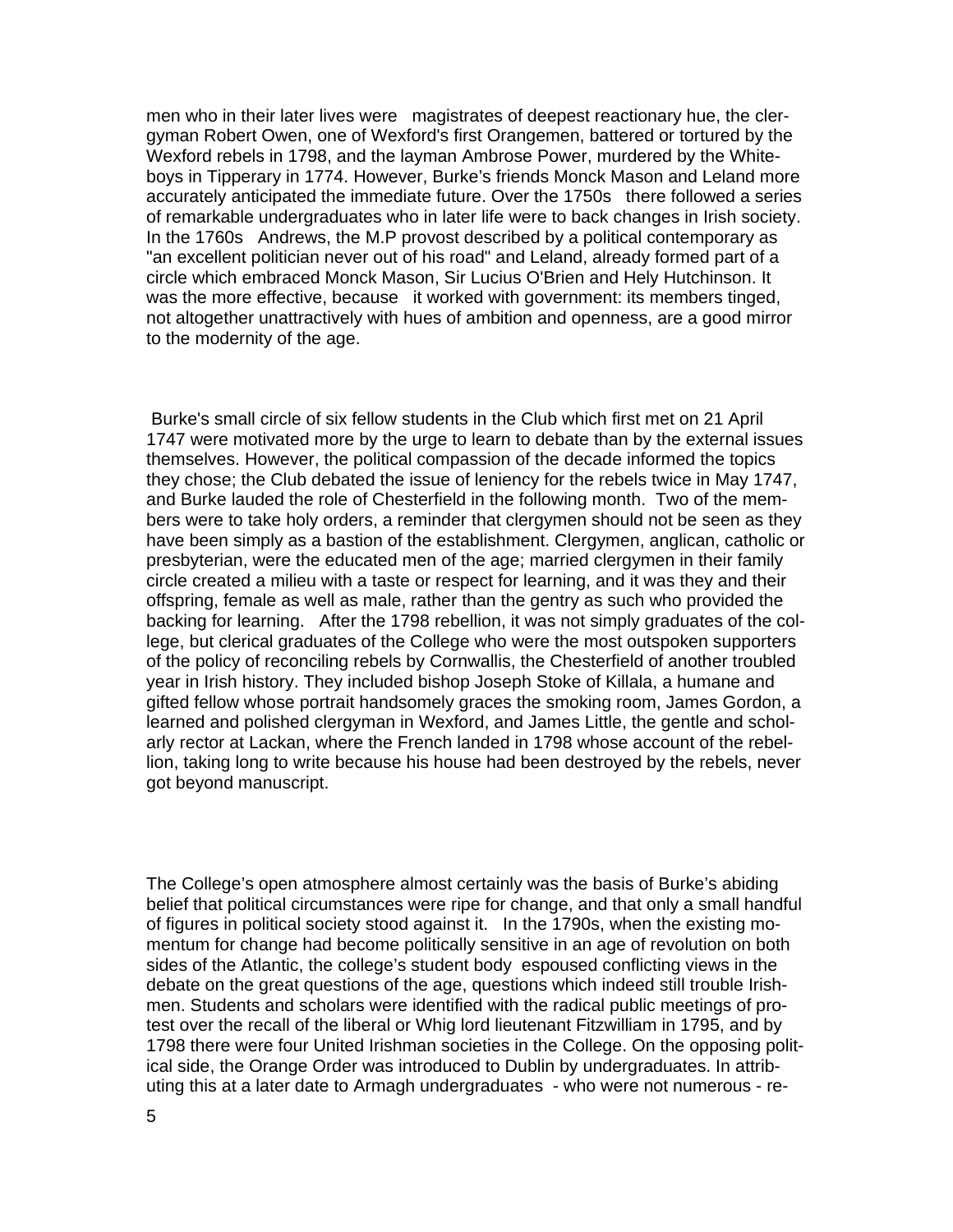turning to College after the summer vacation, William Blacker was modestly or discretely underplaying his own personal role in the phenomenon. Though catholics could not attend until 1793 because of an unacceptable oath, the fact is that catholics were there in some numbers in the 1780s and early 1790s, which suggests that the college under its maverick Provost had with calculation turned a blind eye.

 If the College in Burke's student days was opening to the great issues of a new age, he was in the same years observing directly the fury of Munster politicians, to whom he later referred distastefully as mongril landlords amid, as he put it," the horrors of a Munster circuit" [meaning in effect the politically-motivated initiation by the grand jury of Co. Cork of legal actions in the assizes in 1760s in the later months of those years in which a parliamentary season was due in the autumn]. Spending his youth in his mother's Nagle family home of Ballyduff in Co. Cork, and visiting it every summer in the vacation from Trinity, he well knew the temper of the county and the lack of the "general compassion" he found in Trinity. His Nagle relatives were a small circle of propertied catholic families holding broad acres in the strongly protestant society of north Cork. Though discriminated against legally, their wealth and social position ensured that they participated fully in the social life of the season, which revolved around the summer assizes. As these coincided with the summer vacation, Burke as a politically awakening youth spent every one of the vacations certainly to 1747 in Cork. In the politically troubled summer of 1745 we find him writing "after I arrived the races of Mallow took up three days of my time. After this the assizes of Cork, during which I had scarce a moment's time on my hands". The following year from Caranatta in Cork we have an attractive little account of "murdered sleep with dancing these three nights past that I can hardly hold up my head, which you will doubtless say I never did". By the end of July he was at Ballyduff, and we can guess that "my mother's calling me to go away with her" was to yet another event in the social whirl. In 1747 four letters to him in Co. Cork from a friend went unanswered. We know there were tensions in north Cork, and the fear of papist conspiracy was part of the conversation in Cork somewhat in the way that the rhetoric of sermons in Dublin to commemorate the massacres that followed the outbreak of rebellion in Ulster of 23 October 1641 reached a high pitch in 1745 and 1746. As we know from other evidence it was the sermons of these years which convinced the fashionable catholic medical doctor John Curry of the necessity to tell what he saw as the real truth of 1641 if opinion were to be made ready to accept political change.

Coming back to Ireland as private secretary to the chief secretary Hamilton, in 1761- 2 and 1763-4, Burke was intimately involved in the political issues, which, as they revolved around the catholic question, foundered on the bedrock of Cork and Tipperary opposition. The two surviving documents in relation to an alleged Catholic conspiracy and to the remarkable special commission to Munster in the spring of 1762 whose purpose was to take the administration of justice out of the hands of the local gentry who controlled the business of the assizes - Burke's "mongril" gentry - are not in the State Papers but in Burke's private papers. He seems to have written the famous four-hour parliamentary speech by Hamilton which was delivered in the spring of 1762, and in 1764 he had prepared a long draft paper on the penal laws which is probably a fuller working out of the ideas in the 1762 speech. Monck Mason, a friend of college days, with Sir Lucius O'Brien, introduced the decisive first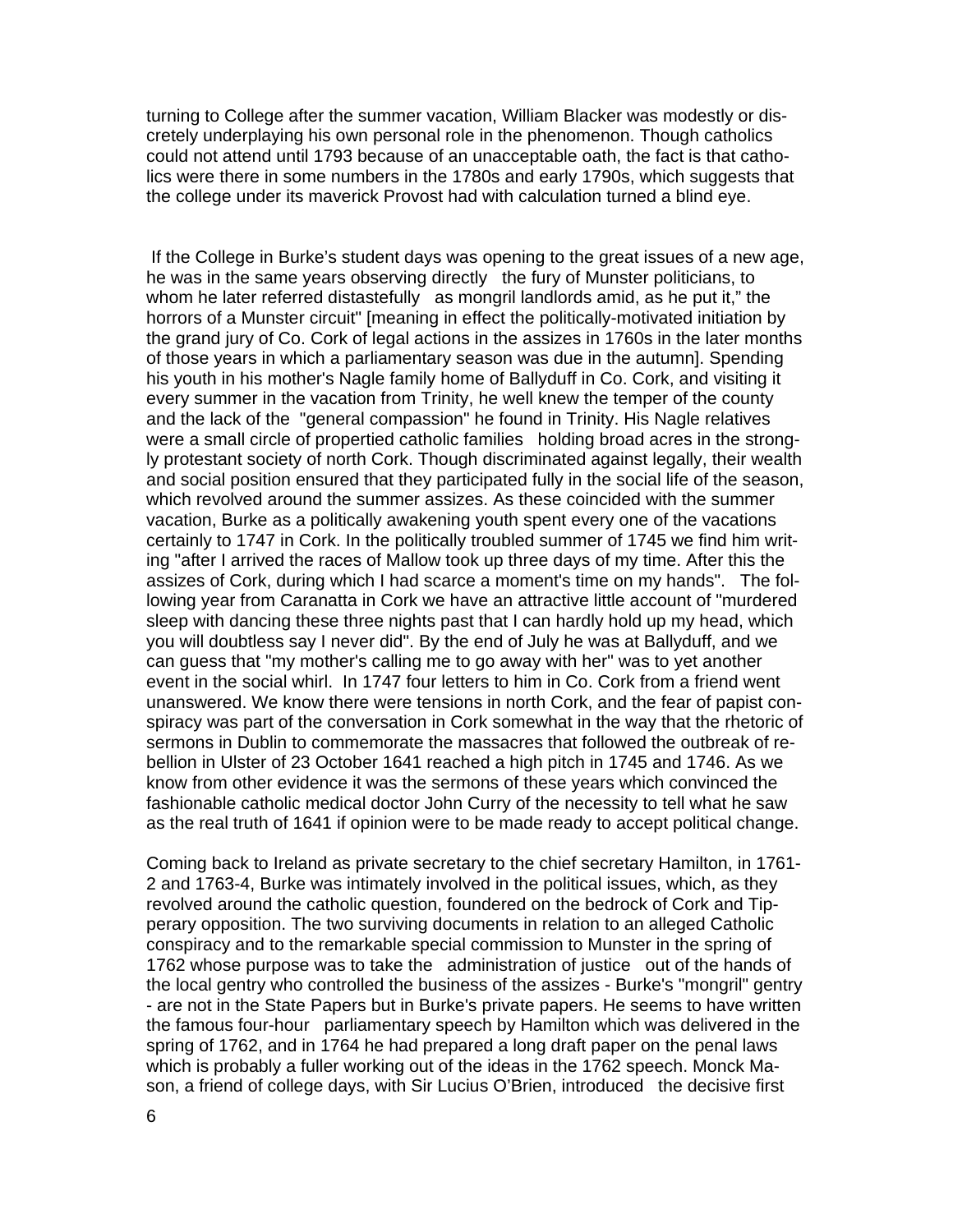mortgage bill. Intended to allow Catholics to lend money on the security of land. Had it been passed into law, It would have made the repeal of the entire property code inevitable, as creditors all too often become the legal owners of property, and the measure was to be reintroduced in subsequent sessions.

Opposition to change and the continued emphasis by opponents on conspiracy and on the danger of massacre made it necessary to look into the massacres of 1641. He claimed as early as 1771 that it was he who prevailed on Thomas Leland to write a history of Ireland: "I realy thought our History of Ireland so terribly defective that I did, and with success, urge a very learned and ingenious friend of yours and mine in the University of Dublin to undertake it". He repeated to his close friend Bishop Markham his mistake in thinking that his views were simply a repetition of those of Burke's friends: "They know little or nothing of the Irish history. They have never thought on it at all; I have studied it with more care than is common, and I have spoken to you on the subject, I dare say 20 times.... Indeed *I have* my opinion on that part of history, which I have often delivered to you; to every one I conversed with on the subject, and which I mean still, to deliver whenever the occasion calls for it. Which is 'that the Irish rebellion of 1641 was not only (as our silly things called Historys call it), not utterly *unprovoked but* that no History, I have ever read furnishes an instance of any that was so *provoked'.* And that 'in almost all parts of it, it has been extremely and most absurdly misrepresented' ". Leland and Burke went over the depositions in person in the College library, and 28 years later Burke was still able to go into detail about the individual documents relating to Armagh events of 1641. He could also recall purchases made of documents of the period from a dealer in old furniture. He may have been the central figure in the purchases because he could repeat the conversation with the old man " who was very curious and intelligent". In his almost conspiratorial Irish visit from August to October 1766 (to recruit the remarkable legal team of young men who successfully defended Irish catholics charged with treason), he gave Leland's college address to his English acquaintances as the means of contacting him. In the following years he continued to meet Leland in London, probably also was the person who introduced him to Johnson, and gave him Irish manuscripts. Leland (a senior fellow at 39 years of age in 1761) was for Burke, we must remember, a congenial friend. He was on contemporary evidence the reputed author of a historical romance published in 1762, and was said "in agreeableness of familiar letter writing" to have few equals.

 Burke's role as prime mover in regard to study of the massacres drew him into study of the wider historiographical issues. These interests, still very much alive in the early 1770s, were to recur in letters to General Vallencey in 1786: he still shared the interest in publishing the "ancient Irish Historical Monuments": unless "something of this is done, criticism can have no secure anchorage". It was he who had introduced Leland in the 1760s to the two most scholarly members of the catholic committee, Curry and O'Conor. By 1766 Charles O'Conor had dined with Dr Leland and as he told George Faulkner, editor of the *Dublin Journal*, "viewed with pleasure in his dining room as fine a portrait of you as hands could draw. He is a very learned and what is infinitely better, a very worthy man... To unite all parties in these kingdoms in one creed of civil faith is possible, nay very practicable, and it were to be wished that those who oppose such an union in civil orthodoxy assigned any one instance wherein it could be hurtful to Britain or Ireland". By 1767 O'Conor was using the li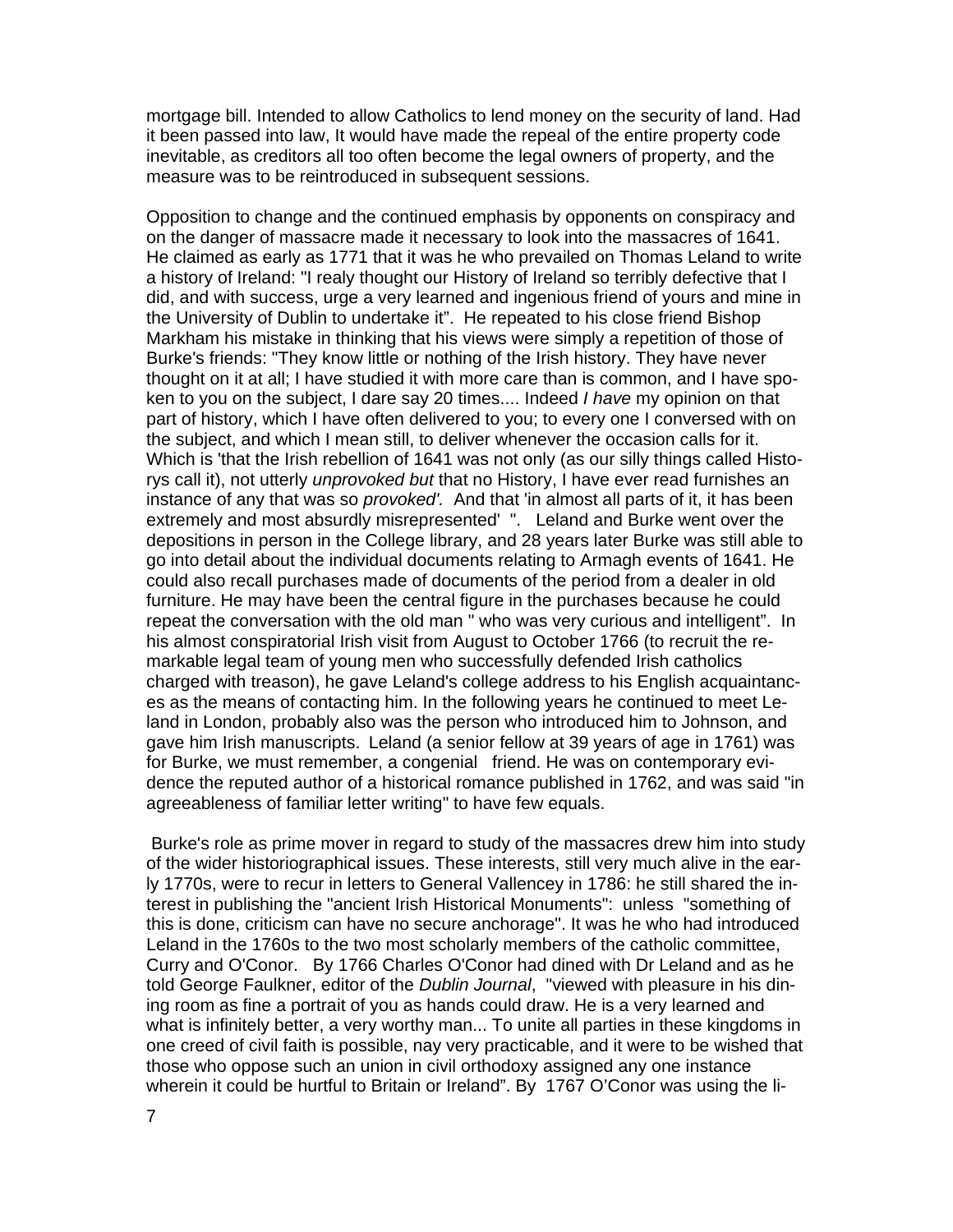brary, and in his visits remarkably had experienced also the civility of the provost. He was in subsequent years entertained by Leland in his scholarly retreat at Rathmichael where he was prebendary.

 In a way of which we are not fully clear, Townshend's long viceroyalty from 1767 t o 1772like Halifax's short one in 1761-2 was among other things intended to advance the case of the catholics. Within days of coming to Ireland in the autumn of 1767, the rough soldier Townshend had visited the bookshop of the publisher George Faulkner who stood at the centre of Dublin intellectual life; Leland almost immediately entered his retinue as chaplain. Both Burke and O'Conor spoke with warmth of the lord lieutenant, in his stormy years in Dublin. The liberal wind of change in the corridors of the draughty Castle was quickly detected by the finely attuned antennae of conservatives. Significantly too Burke, with his geiga counter for measuring intolerance, sensed from London a gradual hardening of feeling in conservative circles against catholics. He was writing in defence of catholics again in 1776, and in that year he had briefed Arthur Young who was launching on his Irish tour, and whose later book not only paraphrased Burke's words, but also seemed at one point to repeat a remarkable paragraph from *The Reformer* of 1748.

However, whatever about advances in the corridors of power, the return on historical study of the massacres was poor. Burke and the catholics were disappointed with Leland's History, of which they had such high hopes, when it appeared in 1773. Burke noted later that the "the mode of doing it varied from his first conceptions". Yet there was also a real intellectual point in Leland's favour. If some of the old works republished in the 1760s maintained that more protestants had been massacred in1641 than actually lived on the island, the view of O'Conor, Curry and Burke was that there had been no massacre at all, and in the good Irish partisan fashion of seeing one side but not both as capable of mayhem, they devoted much energy to documenting a massacre of catholics in Islandmagee in Co. Antrim and of seeing it as the catalysing force of the general savagery of the war. O'Conor and Curry, themselves turned into hardened and ungenerous figures by the zealots they opposed, never forgave Leland. They had quite unscrupulously obtained unauthorised access to the proofs of his book at the printers, and when it appeared they had ready from Leland's own London publisher a condemnation of it. Leland' s scholarly reputation was to suffer even contemporaneously, though to modern eyes Leland's sin is more that of opting for scholarly than political purpose. His book was however at one point rather disastrously innocent or gauche as the emphasis belied his underlying purpose or could even be used to undermine it, a flaw which sprung from a weakness summarised in 1774 by Burke as "his great distance from affairs, which makes him ignorant of the true situation of men". Curry also criticised Leland for giving the customary sermon on the anniversary of the rebellion in the parliamentary session of 1771. Yet for a ticklish commemorative occasion for a variegated and volcanic political audience, Leland's language was skillfully crafted, and behind the formality of a sermon, the address was a consummate liberal political discourse.

The College was never far from Burke's thoughts. Decades later, he hoped that some of the manuscripts he had collected had been deposited in the Library. He knew all its provosts. As an incoming undergraduate, he met Provost Baldwin: to a young man in 1744, the provost inevitably appeared an" old sickly-looking man". He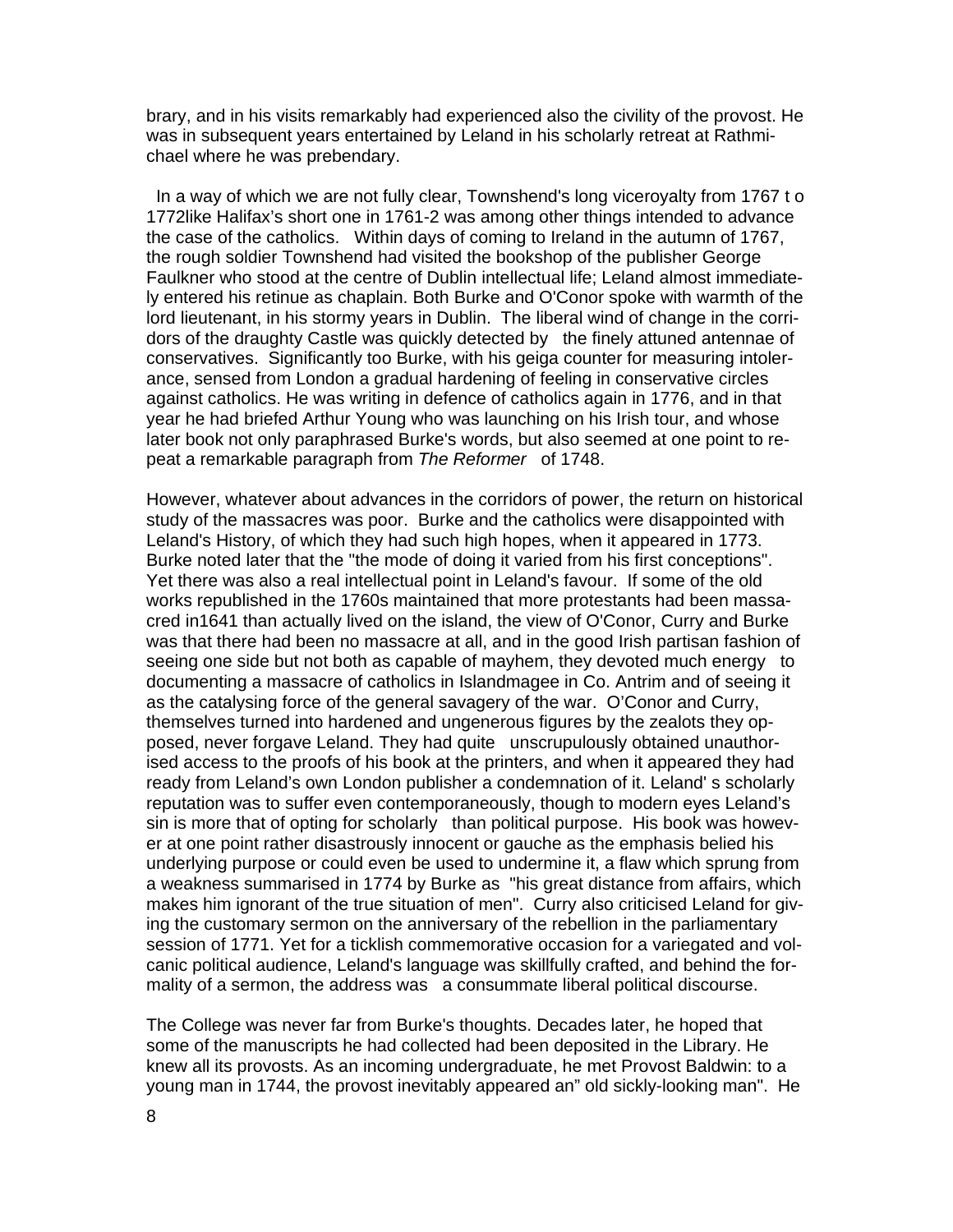knew Provost Andrews, a very active M.P. who in 1766 mentioned Burke in a letter to Hely Hutchinson "in the highest terms". Hely Hutchinson, Burke knew well from 1761 onwards. Indeed in the summer assizes of 1762 Hely Hutchinson, a barrister as well as M.P. went on the Munster summer assizes in the knowledge of the cases pending there and with the approval of Hamilton, Burke and Mason . Andrews and Hely Hutchinson were both in some way, like Leland and Faulkner, party to the great enterprise in the catholic cause in which Burke was variously a cog and a prime mover.

In 1774 Burke was a backer of Leland for provost. The ailing provost Andrews died at last at Shrewsbury on 12 June. Two days later Leland wrote to Burke, and three other letters followed. He asked Burke to enlist the support of bishop Markham in England (whose acquaintance Leland had probably made though Burke in London). Burke, describing him as "my old friend... a very learned and in all other respects a very well informed man", saw the approach as ill considered as Markham had no real political say. The Board's meeting on 23 June was a purely formal one to arrange the funeral, and it could not at that meeting address the question of a successor. It was however left no time to consider the matter, as Hely Hutchinson was parachuted by the government into the office. Some months later in a sharp observation to Hely Hutchinson, in saying with candour that " I had always thought that this office is best suited to a man of the ecclesiastical gown, and a mere academic", Burke was in effect making clear that his support had lain with Leland. This view of the office was to be repeated in 1794 at a time when he had no personal loyalty to a candidate for office. The conservative or loyalist Westmorland administration had in mind a political nomination in 1793, and the new London coalition in 1794, though intended to be a reforming one for Ireland, was no better because of its dilemma in having two men to reward and a desperate need to find a job for the second of them. To Earl Fitzwilliam, who was about to replace the outgoing lord lieutenant and who of course was Burke's political patron, he observed that the post should not be filled "jobbishly and improperly" as was proposed, by a man who was an outsider both to Ireland and to the College, and he pointed out that Hely Hutchinson at least had been a graduate of the College. He added "this intrusion of an absolute stranger, by dispensation, can be justified only by some unfitness of the statutable members of the body for that Office". He was adamant about the standards of the College: "Fellowships are not obtained by favour in Dublin; nor by a blind and partial election. That place is obtained by a very rigid course of study, under which more than one has died, and after a publick examination of the strictest kind, made in the Theatre, and in the face of a numerous, attentive, and often very critical audience". He went on to defend the College: "Dublin never did, at any time, possess so many fellows, not only unexceptionable for morals and learning, but of very high and just reputation for both". These statements were made more in remembrance of his undergraduate days and the early 1760s, and of poor Leland who had died in 1785, than of the college in the 1790s of which he had no personal knowledge.

 Made by a man who from those days wanted change and a place in Ireland for catholics, they are a reminder that Trinity always remained in his eyes a living and tolerant institution. Almost a century later, the undergraduate careers of both Douglas Hyde and John Millington Synge remind us that, far from being a rigid institution, it still exercised a very positive role in the formation of young, critical and ultimately